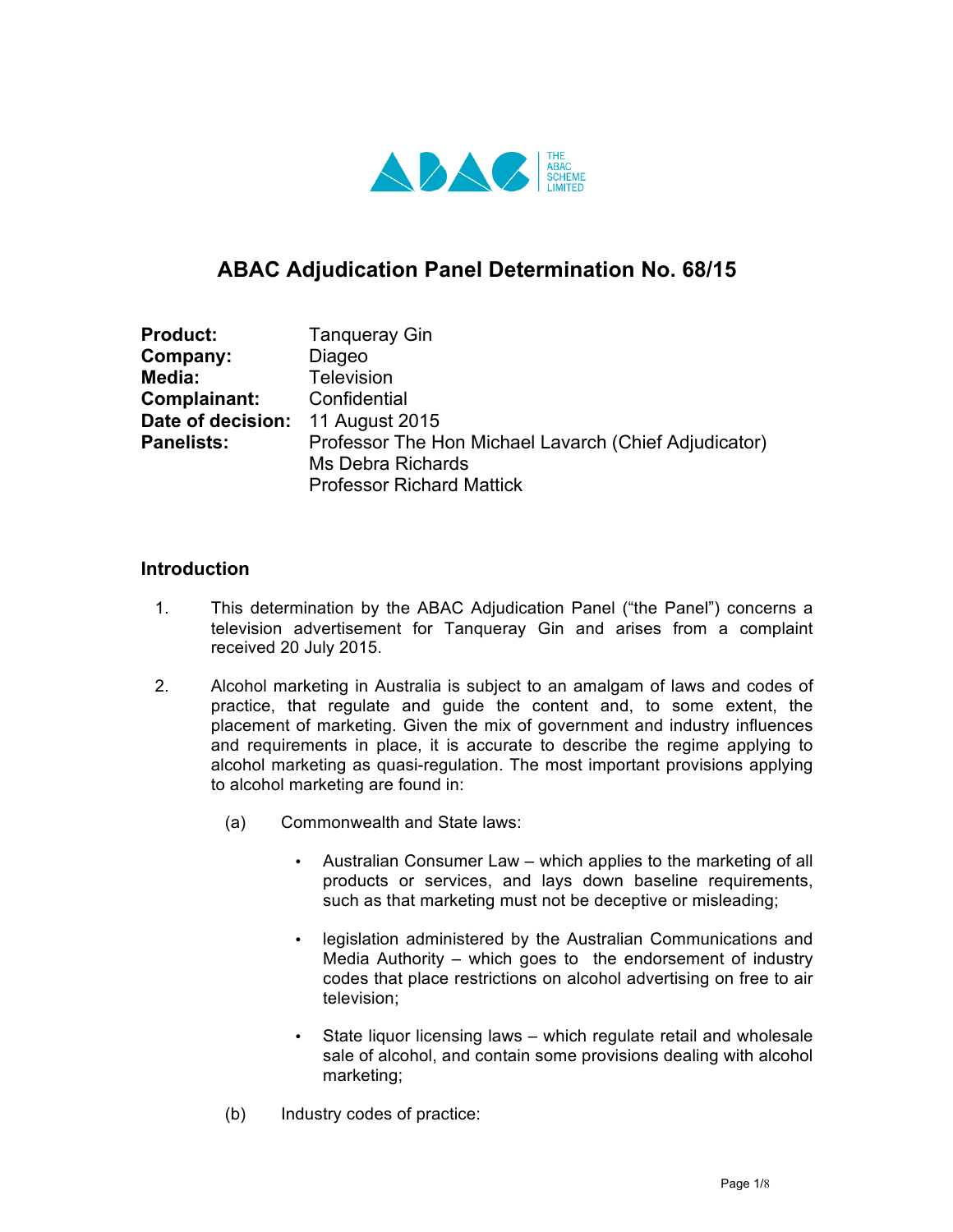- AANA Code of Ethics which provides a generic code of good marketing practice for most products and services, including alcohol;
- ABAC Responsible Alcohol Marketing Code ("ABAC") which is an alcohol specific code of good marketing practice;
- certain broadcast codes, notably the Commercial Television Industry Code of Practice – which restricts when advertisements for alcohol beverages may be broadcast;
- Outdoor Media Association Code of Ethics which places restrictions on the location of alcohol advertisements on outdoor sites such as billboards.
- 3. Within this framework, some of the requirements go to the placement of alcohol marketing, while others go to the content of the marketing. The ABAC is a content code, which means the standards of good marketing practice within the Code apply irrespective of where the marketing occurs (e.g. in print, in digital formats, or by broadcast mediums). Equally, the fact that the marketing is placed in a particular medium or in a particular location will not of itself generally be a breach of the ABAC. In contrast, the placement codes applying to outdoor sites or free to air television don't go to what is contained within alcohol marketing but the codes will be potentially breached if the marketing occurs at particular timeslots or is placed near a school.
- 4. For ease of public access, the Advertising Standards Bureau (ASB) provides a common entry point for alcohol marketing complaints. Upon a complaint being received by the ASB, a copy of the complaint is supplied to the Chief Adjudicator of the ABAC.
- 5. The complaint is independently assessed by the Chief Adjudicator and the ASB and streamed into the complaint process that matches the nature of the issues raised in the complaint. On some occasions, a single complaint may lead to decisions by both the ASB under the AANA Code of Ethics and the ABAC Panel under the ABAC if issues under both Codes are raised.
- 6. The complaint raises concerns under the ABAC Code and accordingly is within the Panel's jurisdiction.

# **The Complaint Timeline**

- 7. The complaint was received on 20 July 2015.
- 8. The Panel endeavour to determine complaints within 30 business days of receipt of the complaint, but this timeline depends on the timely receipt of materials and advice and the availability of Panel members to convene and decide the issue. The complaint has been determined within this timeframe.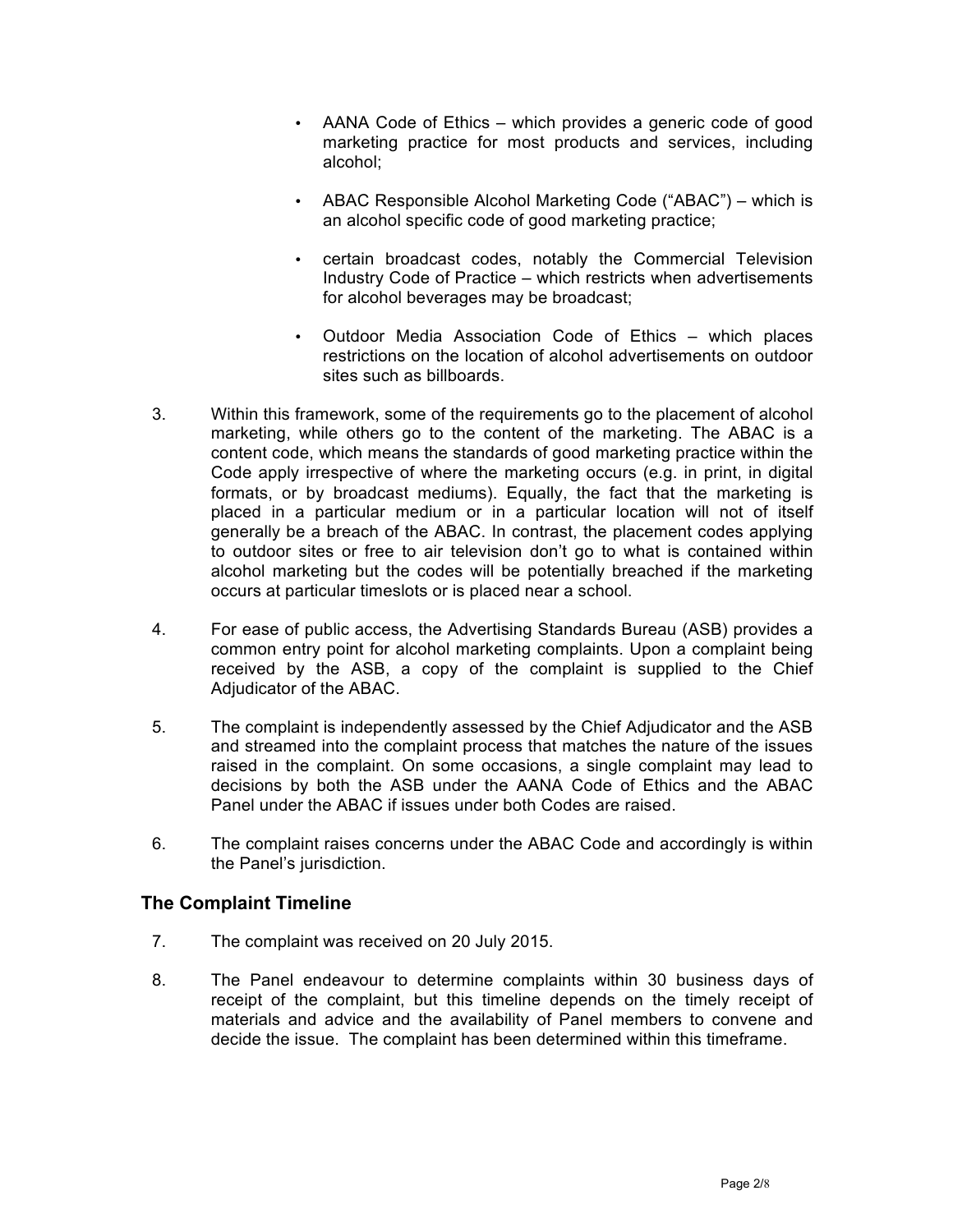# **Pre-vetting Clearance**

9. The quasi-regulatory system for alcohol beverage marketing features independent examination of most proposed alcohol beverage marketing communications against the ABAC prior to publication or broadcast. Prevetting approval was obtained for this marketing communication (14190).

## **The Marketing Communication**

- 10. The advertisement features one of the presenters of the reality television program "MasterChef'' Mr Matt Preston. The advertisement opens with a picture of a beverage as the words "Welcome to the G&T with a twist" appear next to the beverage accompanied by a voiceover by Mr Preston "this welcoming G&T can be prepared". The scene then changes to Mr Preston speaking to the camera in a residential kitchen "for work weary guests in seconds which is perfect". The scene then changes to a clock showing a time of around 1 minute to 7 o'clock, accompanied by the voiceover by Mr Preston continuing "as they'll be here any minute".
- 11. The advertisement continues with the following scenes accompanied by Mr Preston explaining the steps required to make the beverage:
	- Ice is placed in a glass  $-$  "We start with ice"
	- Mr Preston reaches for and picks up a bottle of Tanqueray Gin from a tray of a collection of spirit bottles and pours a measure of gin into the glass – "followed by 30ml of Tanqueray London Dry Gin"
	- Tonic water is added to the glass "top up with tonic"
	- A crescent of grapefruit is added to the glass and then Mr Preston breaks off a sprig of mint and adds it to the glass – "and here's the twist a crescent of pink grapefruit and then a sprig of mint".
	- We see the completed beverage and then a plate of fishcakes and a bowl of olives - "this is the perfect palate cleanser with smoked salmon fishcakes and warm herby olives"
	- The final image is the top part of the completed beverage below the text "Find the perfect Welcome Drink at the perfect Welcome Drink at tenplay.com.au/WelcomeDrink". The Drinkwise logo and a trademark statement stating the beverage contains one standard drink is superimposed on the image of the beverage - "Find the perfect welcome drink at tenplay/welcomedrink".

# **The Complaint**

- 12. The complainant is concerned that:
	- The advertisement was for a specific brand of alcohol;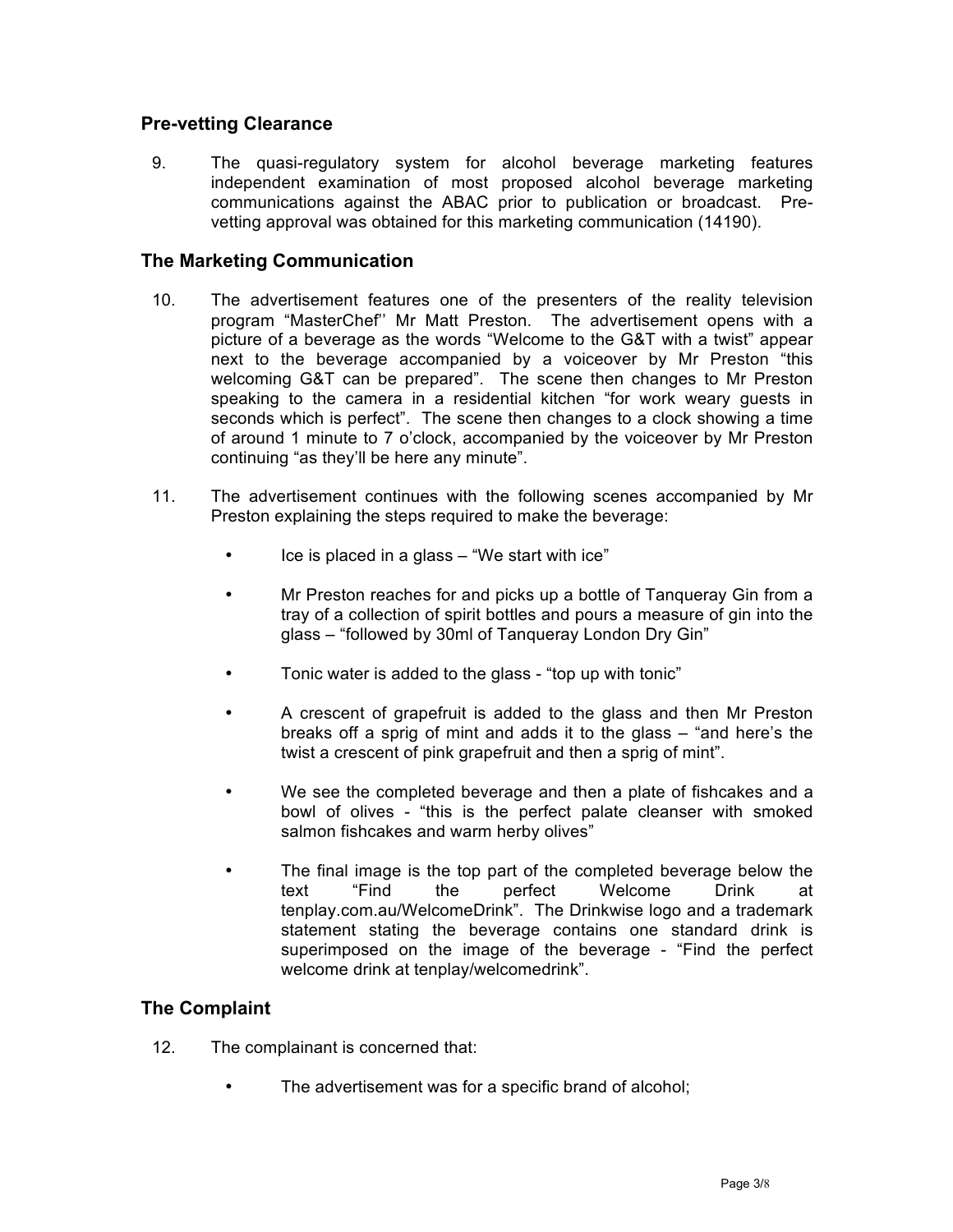- It was on during a family program;
- The advertisement for alcohol was hidden within a normal presentation of the type Matt Preston does;
- The segment did not explain that it was an alcohol beverage;
- Children have been exposed and encouraged by this deception.

### **The ABAC Code**

13. Part 3 of the ABAC provides that a Marketing Communication must not:

(b)(i) have Strong or Evident Appeal to Minors;

14. Definition in Part 5 of the ABAC provide:

'Strong or Evident Appeal to Minors' means:

- (i) likely to appeal strongly to Minors;
- (ii) specifically targeted at Minors;
- (iii) having a particular attractiveness for a Minor beyond the general attractiveness it has for an Adult;
- (iv) using imagery, designs, motifs, animations or cartoon characters that are likely to appeal strongly to Minors or that create confusion with confectionary or soft drinks; or
- (v) using brand identification, including logos, on clothing, toys or other merchandise for use primarily by Minors.

A 'Minor' means a person who is under 18 years of age and therefore not legally permitted to purchase an alcohol beverage in Australia

#### **The Company's Response**

- 15. The Company responded to the complaint by letter dated 29 July 2015. The principal points made by the Company are:
	- (a) We wish to confirm our longstanding support and commitment to upholding the ABAC Responsible Alcohol Marketing Code (ABAC), as well as our best-practice global marketing standards, the Diageo Marketing Code (DMC).
	- (b) The advertisement in question is one of six advertisements that make up the Welcome Drink Series. The advertisements were created by Leo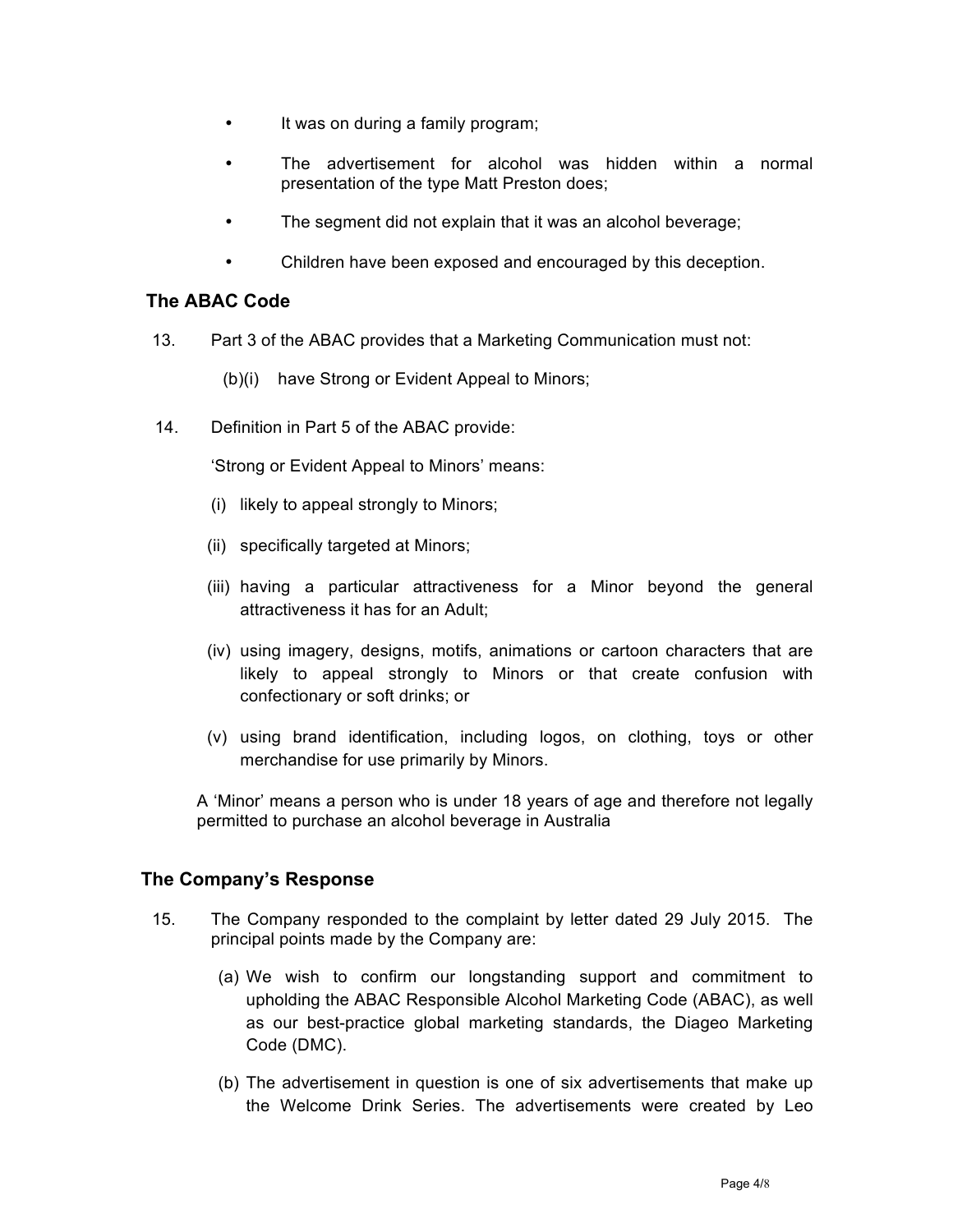Burnett in conjunction with Network Ten, on behalf of Diageo Australia and were produced by Network Ten. Diageo has entered into a talent contract with Matt Preston through our advertising agency. Diageo has not entered into a partnership or sponsorship with MasterChef.

- (c) The advertisement in question features Matt Preston preparing for a midweek dinner with friends. He is clearly in his home environment and preparing a Tanqueray cocktail as a 'Welcome Drink' to serve to his guests on their arrival. Matt talks to each ingredient as he prepares the cocktail, including making explicit mention to the ingredient of 30ml Tanqueray Gin. The Tanqueray Gin bottle is visible in several frames. Network Ten, on behalf of Diageo, obtained full and complete clearance for the advertisement from the Alcohol Advertising Pre-Vetting System (AAPS) throughout its production and prior to its finalisation.
- (d) **Part 3 (b)** of the Code does not apply to the placement of Marketing Communications, rather the content. As per **2 (b) (vi)** of the Code, it does not apply to the placement of a Marketing Communication. Furthermore, Diageo does not agree that the MasterChef series strongly appeals to minors. Based on MasterChef's audience data, on average, 87 percent of MasterChef's viewers are aged 18 years and older (Source: AdQuest eTam Analyser). Moreover, the advertisement in question was broadcast after 8.30pm, outside of the G and PG time zones. As the MasterChef series does not have strong appeal to minors, the advertisement in question cannot be considered to have strong or evident appeal to minors based on its format, should it be considered to be reminiscent of a 'masterclass' segment in the series. The host in question is Matt Preston, a prominent food editor and judge on MasterChef Australia. Matt has built his career as an expert within the food industry and should not be considered as a TV personality with strong or evident appeal to minors. Therefore, Diageo maintains that his inclusion in the advertisement is not in breach of **Part 3 (b)** of the Code.
- (e) Diageo has not partnered with MasterChef and therefore does not have permission to use MasterChef's intellectual property nor "format", thereby the advertisement cannot suggest that it is "part of the MasterChef programme". Instead, Diageo has partnered with Matt Preston. The advertisement depicts Matt in his home environment, not in his role as a MasterChef judge. As an individual awaiting his guests' arrival within the midweek dinner occasion, he prepares a Tanqueray cocktail. The "timing" of the advertisement is in line with reaching our target audience for this campaign (females between the ages of 35 - 54) which correlates with the demographic of MasterChef's viewers. However, we again refer to **2 (b) (vi)** of the Code, stating that the Code does not apply to the placement of a Marketing Communication.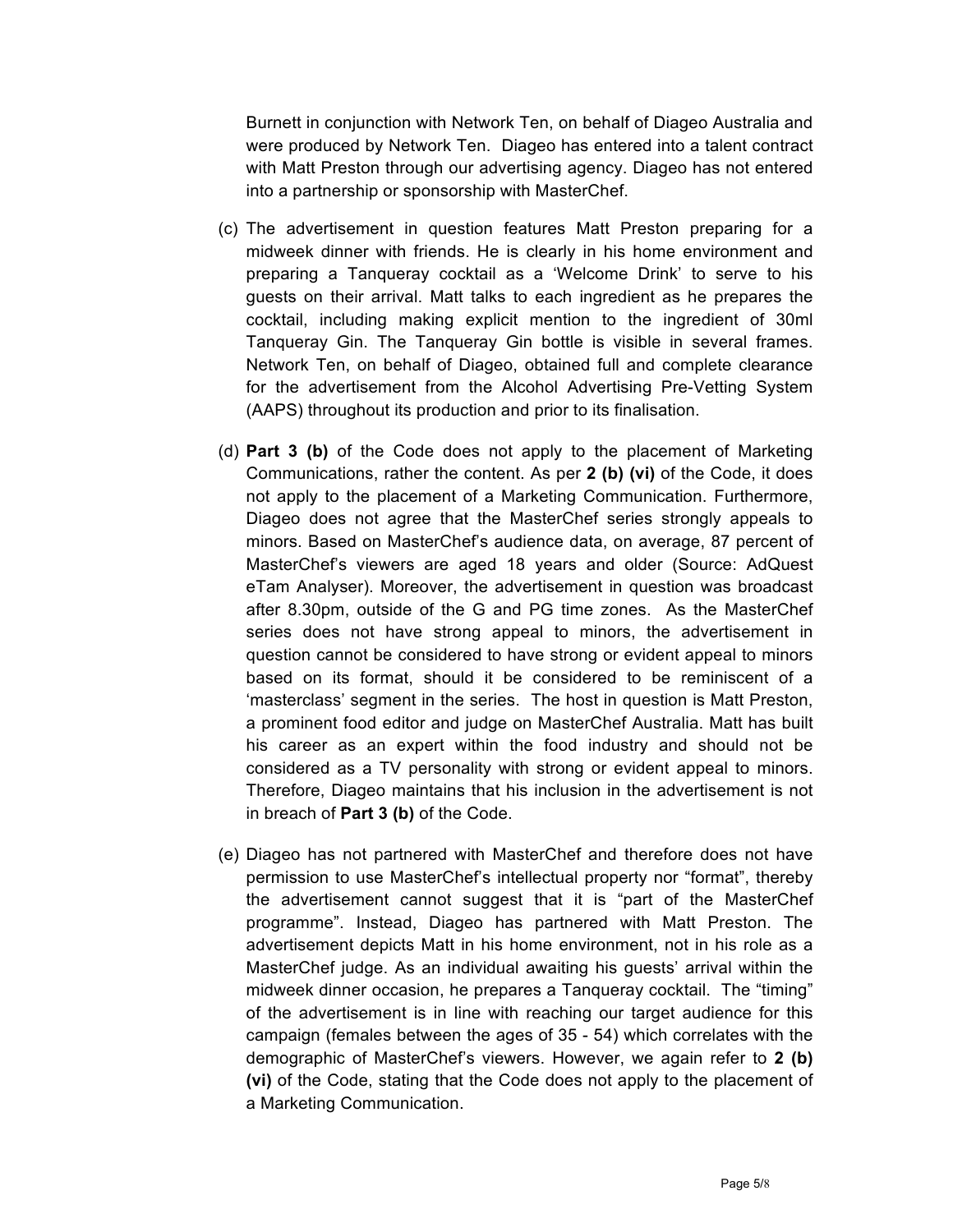- (f) Additionally, the advertisement makes no attempt to disguise the fact that this is a "separate advertisement for an alcohol beverage" for the following reasons:
	- a. Matt Preston verbally states "30ml of Tanqueray London Dry Gin" as he visibly pours gin into the glass, carefully measuring out 30ml of the alcohol in a jigger;
	- b. The Tanqueray Gin bottle is clearly visible in multiple frames throughout the advertisement;
	- c. The copy 'Contains 1 standard drink' appears on the final frame; and
	- d. The DrinkWise logo also appears on the final frame stating 'Get the facts DrinkWise.org.au'.
- (g) Diageo does not believe that the alcohol beverage being prepared could be confused as a soft drink due to its colourless and carbonated presentation and the inclusion of grapefruit and mint. Gin is a clear liquid and is traditionally mixed with tonic water, creating a cocktail that is "colourless and carbonated". The advertisement clearly depicts an alcoholic beverage being prepared, with dedicated frames showing the alcoholic ingredient, Tanqueray Gin, being added to the beverage and Matt verbally stating "30ml of Tanqueray London Dry Gin" as he visibly pours gin into the glass. The ingredients of grapefruit and mint do not have strong or evident appeal to a minor beyond the broad appeal they would have for an adult. Grapefruit is used to add a sour citrus fruit flavour to the cocktail. This flavour is generally unsuited to a young palate. Mint is used as a garnish, which it commonly is on cocktails. The advertisement does not attempt to disguise the alcoholic content within the drink in question and the use of grapefruit and mint could not be considered as misleading.

# **The Panel's View**

- 16. MasterChef is a long running reality television program broadcast on the Ten network. The program features contestants preparing meals which are assessed by three prominent chefs or food critics. Mr Matt Preston is one of the program's presenters and judges.
- 17. While watching MasterChef, the complainant became concerned when an advertisement for Tanqueray Gin was broadcast which featured Mr Preston. In the complainant's view the advertisement resembled the MasterChef program itself and this could well have confused viewers particularly under 18 years old as the show is a 'family program' in the complainant's opinion.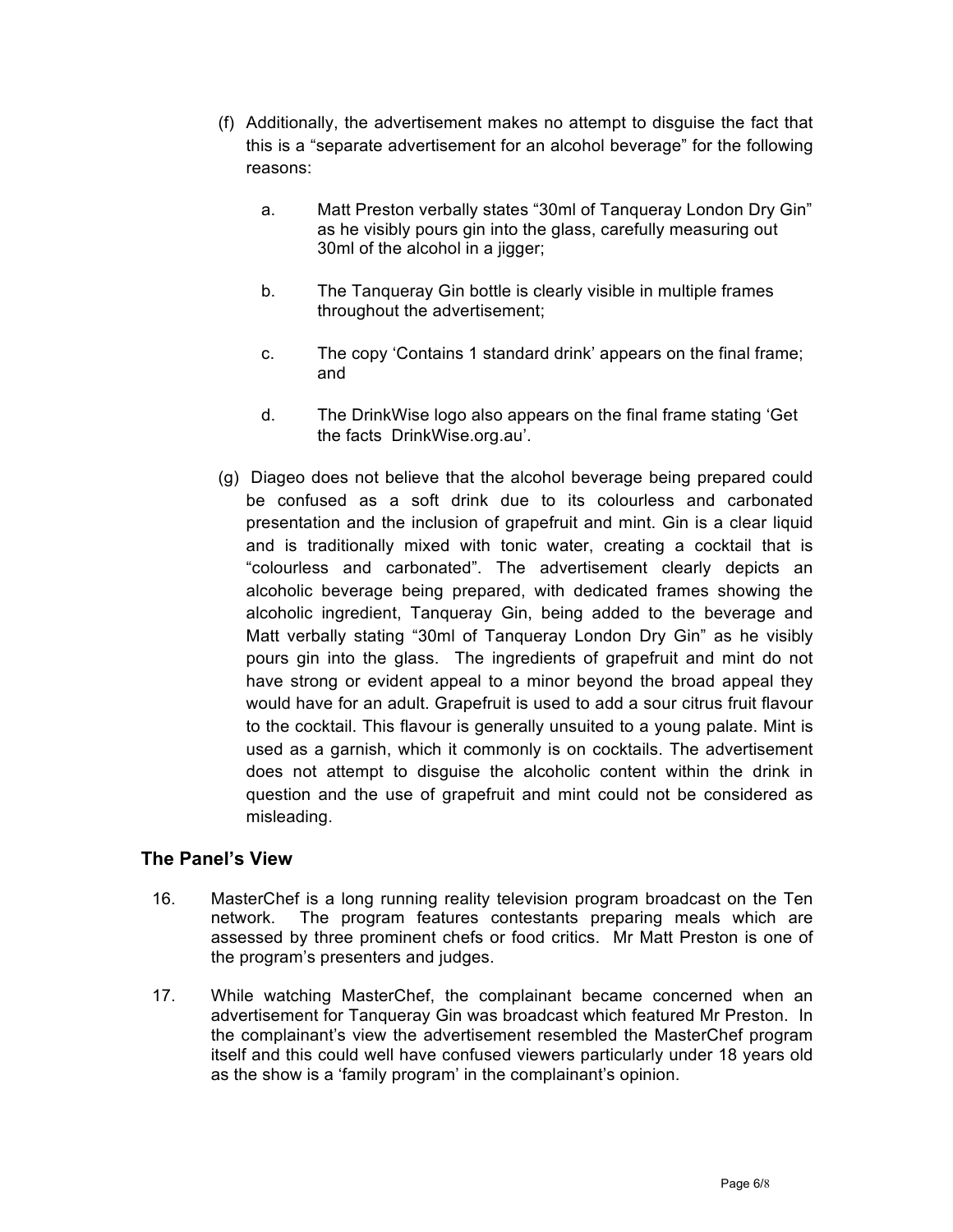- 18. The company has provided background as to how the advertisement came to feature Mr Preston explaining :
	- A total of 6 advertisements have been produced in the 'Welcome drink' series each featuring Mr Preston.
	- The company has a 'talent contract' with Mr Preston rather than a 'partnership or sponsorship' with MasterChef.
	- Each advertisement is in a similar format with Mr Preston making an alcoholic drink and talking through the ingredients and method of making the drink.
- 19. The ABAC provides at section 3 (b) that an alcohol advertisement must not have a strong or evident appeal to under 18 year olds. This standard might be breached if an advertisement can be said to be specifically targeting under 18 year olds, or have an appeal to under 18 year olds beyond the general attractiveness it has for an adult. Another way the advertisement might be inconsistent with the standard is if the marketed alcohol product created confusion with a soft drink.
- 20. In assessing if an advertisement is in breach of an ABAC standard, the Panel is to have regard to the probable understanding of the advertisement by a reasonable person, taking its content as a whole. The reference to a 'reasonable person' is drawn from Australia's common law system and means that the opinions, values and beliefs commonly held by a majority of the community are the benchmark.
- 21. Divorced from the MasterChef context, there is little in the advertisement which could be fairly said to be strongly or evidently appealing to under 18 year olds. The advertisement is adult in theme and essentially sets a scene of a middle age man preparing a mixed drink for guests arriving for a dinner party. This is not a scenario which a typical 15 year old for instance, seems likely to find particularly appealing.
- 22. The twist in the advertisement is the association with Mr Preston and its broadcast within the MasterChef program of which Mr Preston is a co-host. The company contends that the substantive ABAC standard on appeal to minors does not apply to the placement of the advertisement within the MasterChef program. This is however not entirely correct, as while the advertisement cannot be found in breach of the Code for the reason alone that it was placed within the program, its placement within MasterChef may impact upon how a reasonable person might interpret the advertisement in terms of the substantive ABAC standards.
- 23. In any event, the Panel does not believe the advertisement is in breach of section 3 (b) of the Code. In reaching this conclusion the Panel has noted:
	- The advertisement is adult in theme and does not contain images or references considered likely to have strong or evident appeal to minors